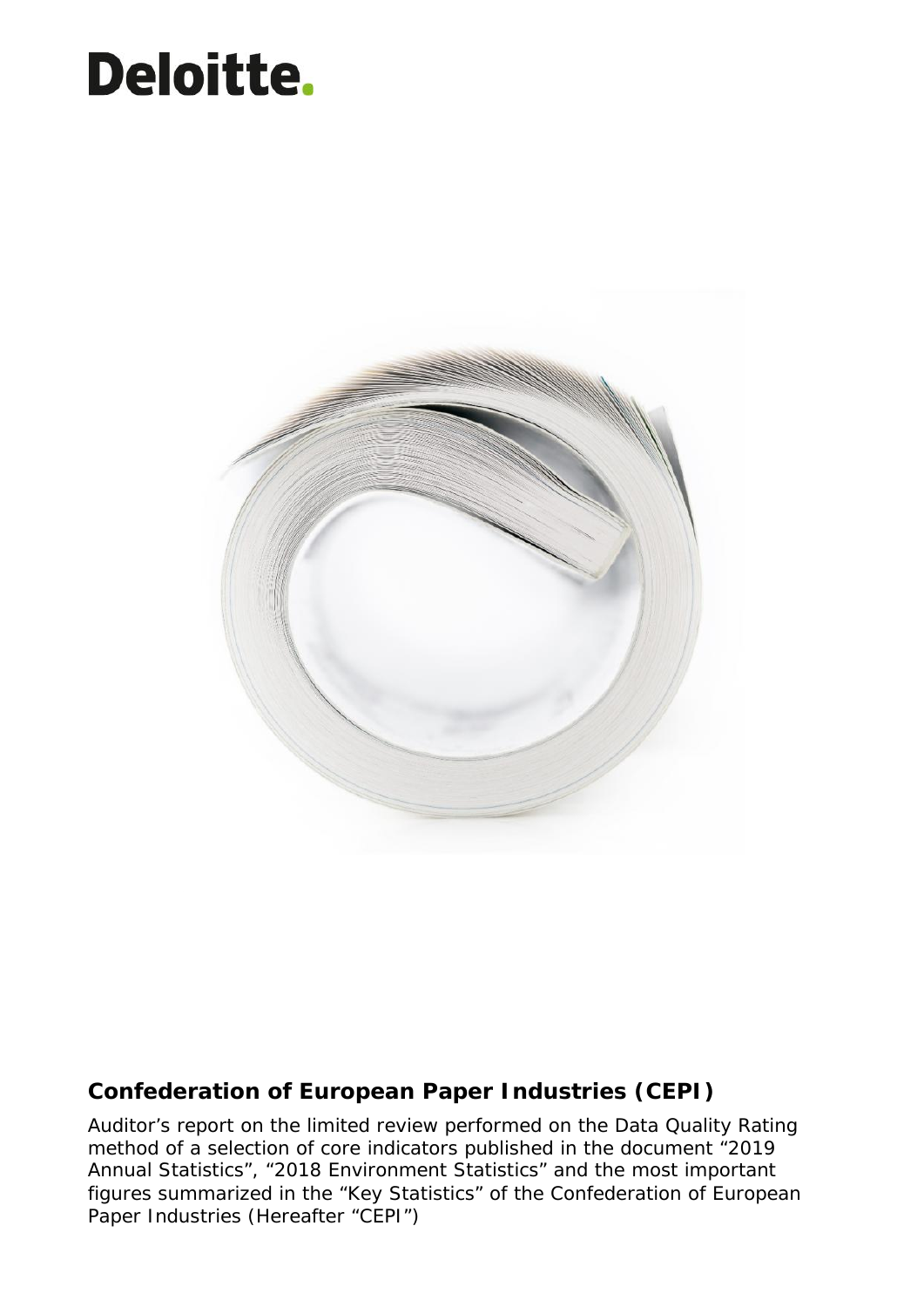Auditor's report on the limited review performed on the Data Quality Rating method of a selection of core indicators published in the document "2019 Annual Statistics", "2018 Environment Statistics" and the most important figures summarized in the "Key Statistics" of the Confederation of European Paper Industries (Hereafter "CEPI")

# To the Board of Directors,

We have been engaged by the Confederation of European Paper Industries ("CEPI") to issue a limited assurance statement on the Data Quality Rating method CEPI applies on a selection of core indicators published in the "2019 CEPI annual statistics report", "2018 Environment Statistics report" and the "Key Statistics Report", being a summarizing public report in which the most relevant indicators are published. The core indicators covered by our assurance statement and the detailed Data Quality Rating made by CEPI can be retrieved in Appendix 1 to our Assurance Statement. The Data Quality Rating method applied by CEPI is based on Product Footprint Category Rules (PFCR) for paper, developed by the European Commission's DG Environment (see Appendix 2 to our Assurance Statement).

## **Limitations in our scope**

The scope of our assurance engagement as described above does not include an assessment of the selected indicators nor the reliability of the underlying data provided to CEPI by the National Associations, from individual companies or based on estimates provided by paper industry consultants.

#### **Management's Responsibility**

The management of CEPI is responsible for the preparation of the indicators and their data quality assessment based on the information received directly from the National Associations, from individual companies or based on estimates provided by paper industry consultants.

### **The Auditor's Responsibility**

As defined by the International Federation of Accountants ("IFAC"), our review was designed to obtain a limited level of assurance. Procedures to obtain limited level of assurance are less extensive in relation to both the risk assessment procedures, including an understanding of internal control, and the procedures performed in response to the assessed risks, than those for a reasonable level of assurance and therefore less assurance is provided.

Our responsibility is, based on our limited assurance review procedures, to express an independent conclusion on the Data Quality Rating method applied by CEPI. Our assurance report has been made in accordance with the terms of our engagement letter and the international standard as defined in ISAE 3000 (International Standard for Assurance Engagements). With respect to independence rules, these are defined by the respective legal and regulatory texts as well as by the professional code of ethics, issued by the IFAC.

### **Nature and scope of our engagement**

We planned and performed the procedures deemed necessary for expressing a limited assurance on the fact that the Data Quality Rating method applied by CEPI is not materially misstated. A limited assurance engagement provides less assurance than an audit.

We performed the following procedures to support our conclusion:

- Obtaining an understanding of the Data Quality Rating formula and assessment of the suitability of the applied methodology by CEPI. CEPI considers separately the Data Delivery Quality Rating (DDQR) to assess the quality of data delivery by the National Associations towards CEPI, as well as the Data Quality Rating (DQR) to assess the quality of the statistical data itself. Both rating methods have been explained in further detail in Appendix 2 to this Assurance Statement.
- Challenging the Data Quality Rating made by CEPI at consolidated level. Both DDQR and DQR methods have been challenged throughout our procedures.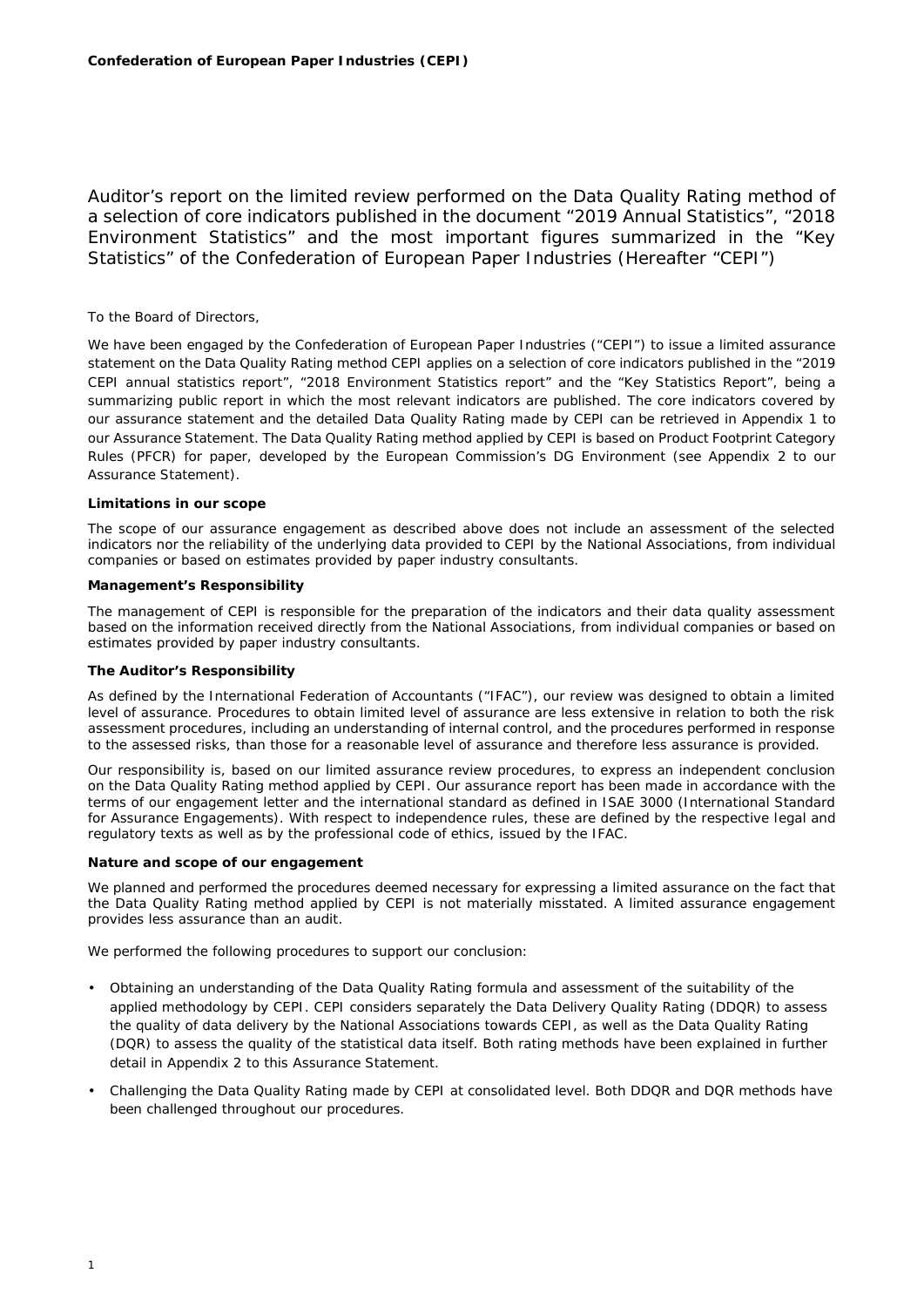The DDQR ratings are based on four criteria:

- o Completeness (C), has been checked by verifying if all the figures have been sent by the National Associations and whether the appropriate action has been taken in case of a lack of figures from a National Association.
- o Time-related representativeness (TiR), has been checked by verifying if the received figures related to the appropriate reporting year and if, in case of extrapolation, the correct quality assumption has been systematically performed.
- o Geographical representativeness (GR), has been checked by reviewing the weighing factor used for the various members according to the CEPI assumption.
- o Parameter uncertainty (P2), has been checked by verifying the consolidation of the figures sent by the National Associations in the CEPI reporting and, in case of difference or assessment by CEPI, by checking the impact on the Data Delivery Quality Rating performed by CEPI.

The DQR ratings are based on the following criteria as they are defined :

- o Parameter uncertainty (P1), has been checked by verifying the consolidation of the figures sent by the National Associations in the CEPI reporting and, in case of modification by CEPI, by checking the impact on the Data Quality Rating performed by CEPI.
- Assessing the adequacy of the documentation and "audit trail".
- Conducting interviews with 5 selected National Associations, mainly for the purpose of assessing their Data Quality Rating Method applied and verifying whether the CEPI methodology was properly followed.
- Conducting interviews with CEPI responsible company staff, mainly for the purpose of assessing the understanding of the Data Quality Rating methodology and assumptions made by CEPI.

### **Conclusion**

Based on our limited review for the core indicators in scope, as detailed in Appendix 1, nothing has come to our attention that causes us to believe that the Data Quality Rating method performed by CEPI, based on the European methodology for the calculation of environmental footprints of products, has not been done in line with the defined CEPI procedures.

Zaventem, 17 July 2020.

**The auditor,**



**Deloitte Bedrijfsrevisoren SCRL /Reviseurs d'Enterprises CVBA** Represented by Pierre-Hugues Bonnefoy

*Appendix 1: Overview core indicators in scope with their DDQR and DQR rating*

*Appendix 2: CEPI Data Quality Rating methodology*



Deloitte Bedrijfsrevisoren/Réviseurs d'Entreprises

Coöperatieve vennootschap met beperkte aansprakelijkheid/Société coopérative à responsabilité limitée Registered Office: Gateway building, Luchthaven Brussel Nationaal 1 J, B-1930 Zaventem VAT BE 0429.053.863 - RPR Brussel/RPM Bruxelles - IBAN BE 17 2300 0465 6121 - BIC GEBABEBB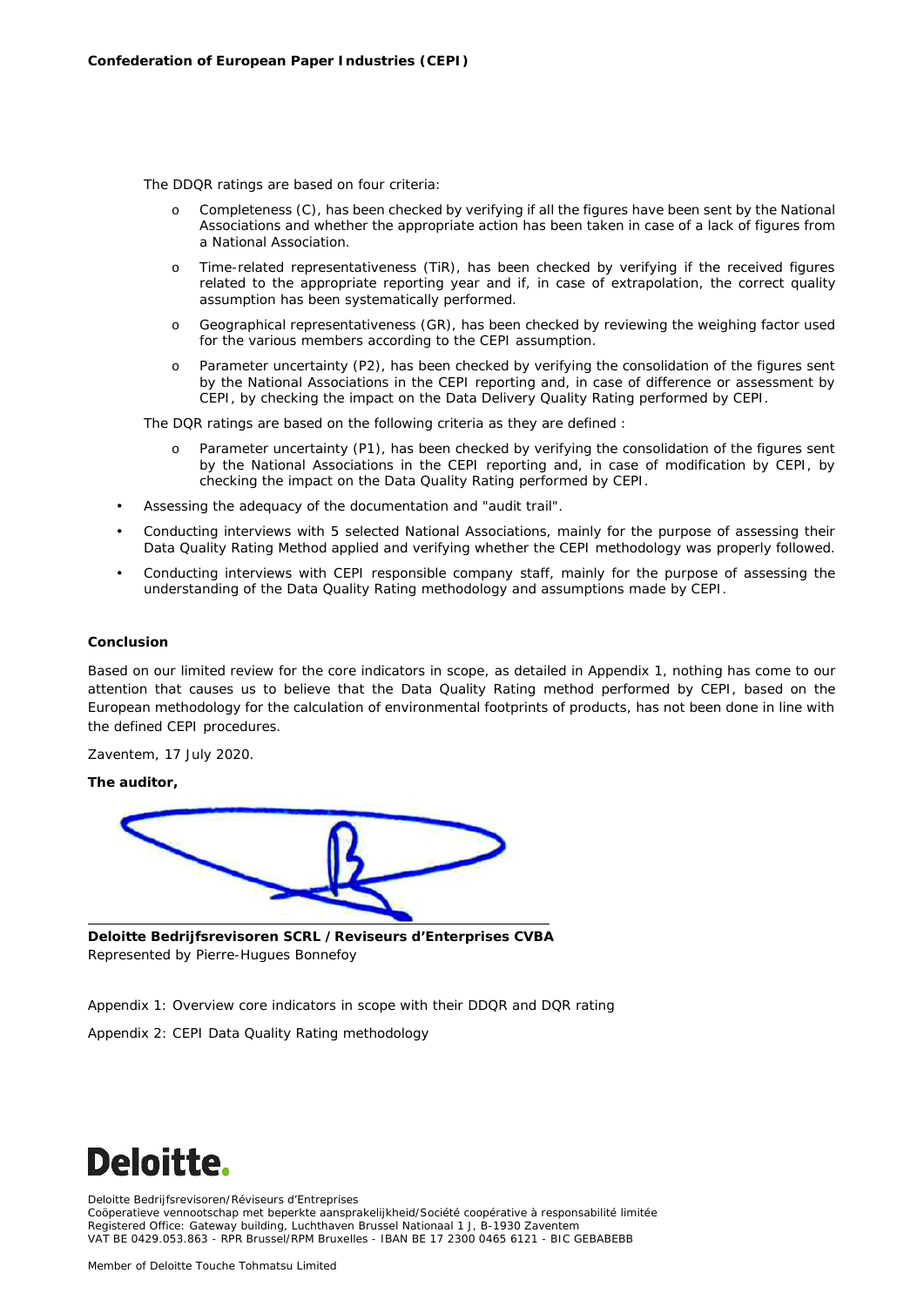|                                              | <b>DQR</b> |                          | <b>DDQR</b> |                          |
|----------------------------------------------|------------|--------------------------|-------------|--------------------------|
| Industry Structure (2019)                    |            |                          |             |                          |
| Number of companies                          | 1,0        | <b>Excellent Quality</b> | 1,3         | Very Good Quality        |
| Number of pulp mills                         | 1,0        | <b>Excellent Quality</b> | 1,0         | <b>Excellent Quality</b> |
| Number of paper & board (P&B) mills          | 1,0        | <b>Excellent Quality</b> | 1,3         | Very Good Quality        |
| Number of paper machines                     | 2,0        | Very Good Quality        | 1,8         | Very Good Quality        |
| Paper & board capacity                       | 3,0        | Good Quality             | 1,8         | Very Good Quality        |
| Pulp capacity                                | 2,0        | Very Good Quality        | 1,8         | Very Good Quality        |
| Paper & board production                     | 1,0        | <b>Excellent Quality</b> | 1,0         | <b>Excellent Quality</b> |
| Market pulp production                       | 1,0        | <b>Excellent Quality</b> | 1, 5        | Very Good Quality        |
| Paper & board consumption                    | 2,0        | Very Good Quality        | 1, 5        | Very Good Quality        |
| Pulp consumption                             | 1,0        | <b>Excellent Quality</b> | 1,3         | Very Good Quality        |
| Paper & board exports                        | 1,0        | <b>Excellent Quality</b> | 1,0         | <b>Excellent Quality</b> |
| Pulp exports                                 | 1,0        | <b>Excellent Quality</b> | 1,0         | <b>Excellent Quality</b> |
| Paper & board imports                        | 2,0        | Very Good Quality        | 1, 5        | Very Good Quality        |
| Pulp imports                                 | 2,0        | Very Good Quality        | 1,3         | Very Good Quality        |
| Employment                                   | 3,0        | Good Quality             | 3,0         | Good Quality             |
| Turnover                                     | 3,0        | Good Quality             | 3, 5        | Fair Quality             |
| Raw Materials (2019)                         |            |                          |             |                          |
| Wood consumption                             | 1,0        | <b>Excellent Quality</b> | 1,3         | Very Good Quality        |
| Collection of Paper for Recycling            | 3,0        | Good Quality             | 1,5         | Very Good Quality        |
| Utilisation of Paper for Recycling           | 1,0        | <b>Excellent Quality</b> | 1,3         | Very Good Quality        |
| Utilisation of Paper for Recycling by sector | 2,0        | Very Good Quality        | 1,5         | Very Good Quality        |
| Exports of Paper for Recycling               | 2,0        | Very Good Quality        | 1,3         | Very Good Quality        |
| Imports of Paper for Recycling               | 2,0        | Very Good Quality        | 1, 5        | Very Good Quality        |
| Non-fibrous materials consumption            | 2,0        | Very Good Quality        | 1,8         | Very Good Quality        |
| Environmental data (2018)                    |            |                          |             |                          |
| Fuels consumption                            | 2,0        | Very Good Quality        | 2,8         | Good Quality             |
| Electricity consumption                      | 3,0        | Good Quality             | 3,0         | Good Quality             |
| Electricity production from CHP              | 3,0        | Good Quality             | 3, 5        | Fair Quality             |
| <b>Biomass Utilisation</b>                   | 3,0        | Good Quality             | 3,3         | Fair Quality             |
| SO2 Emissions                                | 3,0        | Good Quality             | 2,5         | Good Quality             |
| <b>NOx Emissions</b>                         | 3,0        | Good Quality             | 3,0         | Good Quality             |
| Water intake                                 | 3,0        | Good Quality             | 3, 5        | Fair Quality             |
| <b>COD Emissions</b>                         | 3,0        | Good Quality             | 3, 5        | Fair Quality             |
| <b>AOX Emissions</b>                         | 3,0        | Good Quality             | 3,3         | Fair Quality             |
| Residues Landfilled                          | 3,0        | Good Quality             | 3,0         | Good Quality             |
| <b>EMS</b> certification                     | 2,0        | Very Good Quality        | 3,0         | Good Quality             |
| Social data (2018)                           |            |                          |             |                          |
| Accidents                                    | 1,0        | <b>Excellent Quality</b> | 1,0         | <b>Excellent Quality</b> |
|                                              |            |                          |             |                          |

DQR = Data Quality Rating

DDQR = Data Delivery Quality Rating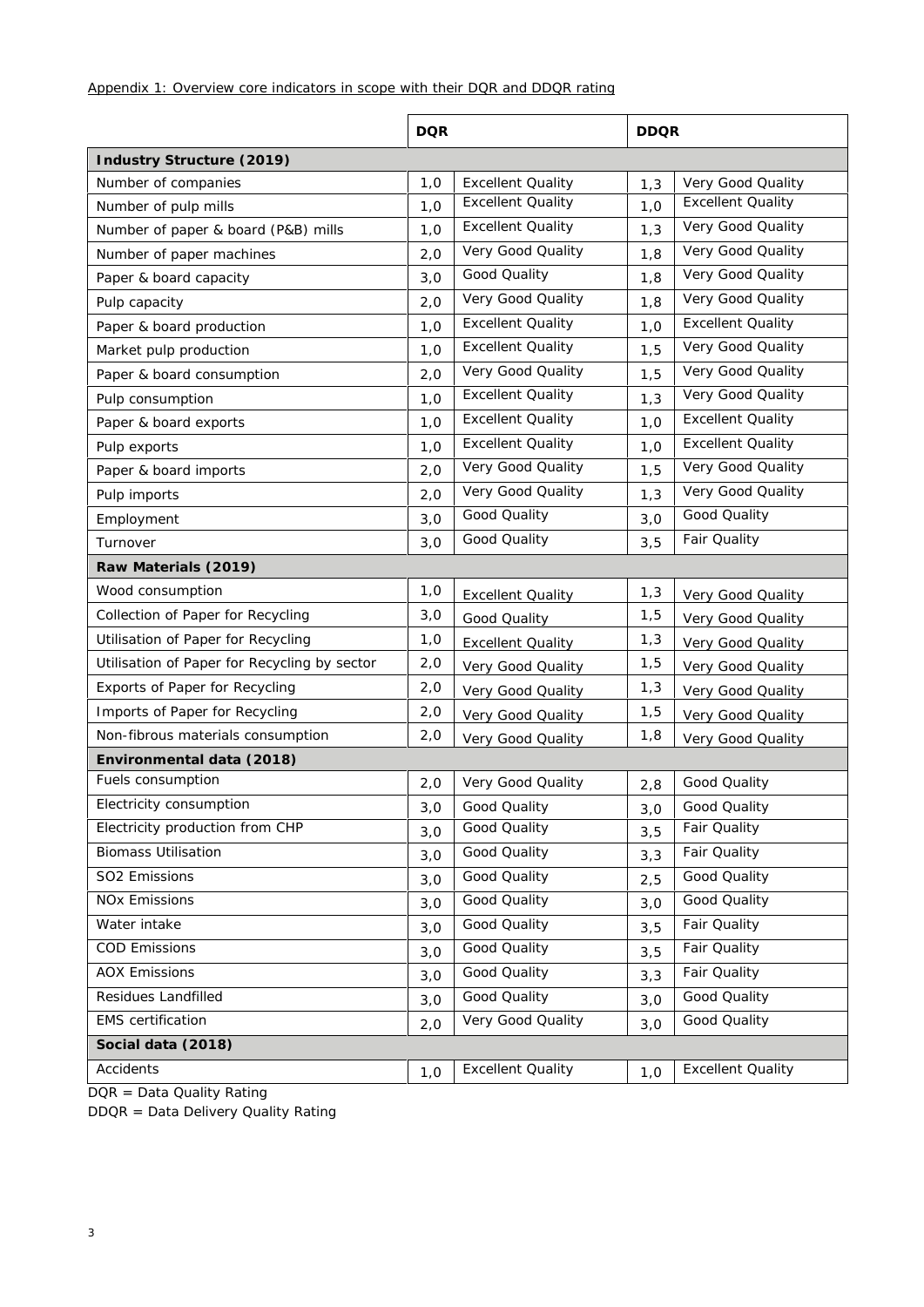#### Appendix 2: CEPI Data Quality Rating methodology

The European methodology for the calculation of environmental footprints of products has been altered to be used as a quality assessment tool on a larger variety of indicators than only environmental footprint indicators. CEPI has decided to remove the following two parameters: (i) Technological representativeness and (ii) the Methodological appropriateness and to split the Data Quality Rating methodology in 1) Data Delivery Quality (DDQR: assessment of the quality of data delivery by the National Associations towards CEPI) and 2) Data Quality Rating (DQR: assessment of the quality of the statistical data published towards stakeholders).

**CEPI Data Delivery Quality Rating formula:**

 $DDQR = \frac{GR + TIR + C + P2}{4}$ 4

#### *C - Completeness*

The completeness is calculated as follows: figures that have not been received by the National Associations are deleted from the total to obtain a total B.

The percentage of this total B compared to the total is considered:

 $90\% = 1$ 80% and  $<$  90% = 2  $70\%$  and  $< 80\% = 3$ 50% and  $< 70% = 4$  $< 50\% = 5$ 

*TiR - Time related representativeness*

Annual figures reported to CEPI by the National Associations are one year old. When a figure is estimated by CEPI or the National Association, the age of the basis year for estimation is considered (2 years, 3 years, etc...). A total B is calculated by multiplying for each country the data figure received with the "year number".

The ratio between total B and total is considered:

 $1 = 1$ 2 and  $> 1 = 2$ 3 and  $> 2 = 3$ 4 and  $> 3 = 4$  $> 4 = 5$ 

*GR - Geographical representativeness*

The geographical representativeness is calculated as follows: geographical representativeness is considering paper & board production + market pulp production for each country. Paper & board production + market pulp production of countries without any figure received is deleted from the total to obtain a total B.

The percentage of this total B compared to the total is considered:

```
95\% = 185% and < 95% = 2
75\% and \lt 85% = 3
50% and < 75% = 4< 50\% = 5
```